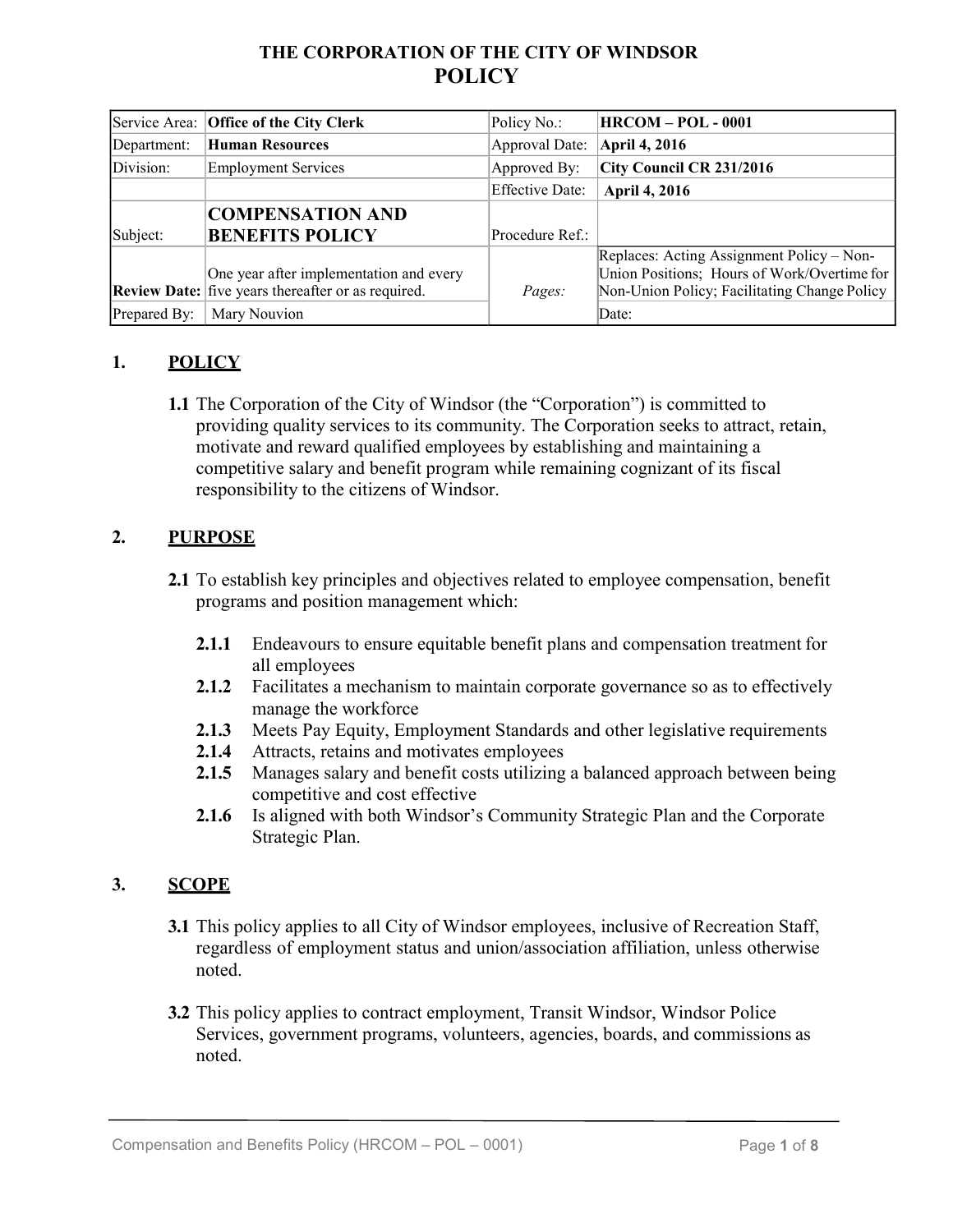**3.3** This policy applies to City of Windsor retirees as it relates to benefits as outlined in this policy.

## **4. RESPONSIBILITY**

- **4.1 The Mayor and City Council** are responsible to support the Compensation and Benefits Policy including providing the necessary financial and human resources to carry out its intent.
- **4.2 The Chief Administrative Officer (CAO)** is responsible to support the Compensation and Benefits Policy including: recommending to City Council the necessary budget dollars to carry out its intent; providing guidance and direction on issues that may arise, as required; and ensuring compensation and benefit packages are negotiated through the collective bargaining process as appropriate.
- **4.3 The Corporate Leadership Team (CLT), Executive Directors, Managers and Supervisors** are responsible to support the Compensation and Benefit Policy adhering to principles, objectives and statements as indicated in this policy and applicable procedures including: facilitating compliance and consistency in its application; communicating the policy to all staff; allocating appropriate budget dollars; ensuring current and accurate Job Evaluation Questionnaires and Physical Demands Analysis (PDA) are completed for jobs under their direction; and forwarding information on staff hires, job transfers and employee pay changes to the Executive Director of Human Resources for implementation.
- **4.4 The Executive Director of Human Resources** is responsible to develop, review, administer and direct all matters related to this policy and its procedures including: authorization of salary and benefit administration matters; negotiating salary and benefit packages with appropriate unions and associations; annual budgeting of corporate salary and benefit programs; and communication of this policy to employees.
- **4.5 The Manager of Payroll** is responsible to support and adhere to the Compensation and Benefit Policy and applicable procedures including the processing of salary changes in accordance with Human Resources' approval, and the accurate and timely payment of employees, in compliance with legislative/statutory requirements and various stakeholder requirements, such as union collective agreements, group pension plans, etc.
- **4.6 Manager of Employee Relations** is responsible to adhere to the Compensation and Benefits Policy including the administration and management of union and association collective bargaining relative to salary and benefit negotiations.
- **4.7 Employees** are responsible to be aware of and comply with the Compensation and Benefits policy and applicable procedures including reviewing their paystub for accuracy and reporting suspected errors to their supervisor as soon as possible. Employees are required to advise Human Resources in a timely manner of any personal and/or job changes that are related to or may affect their salary and/or benefit program.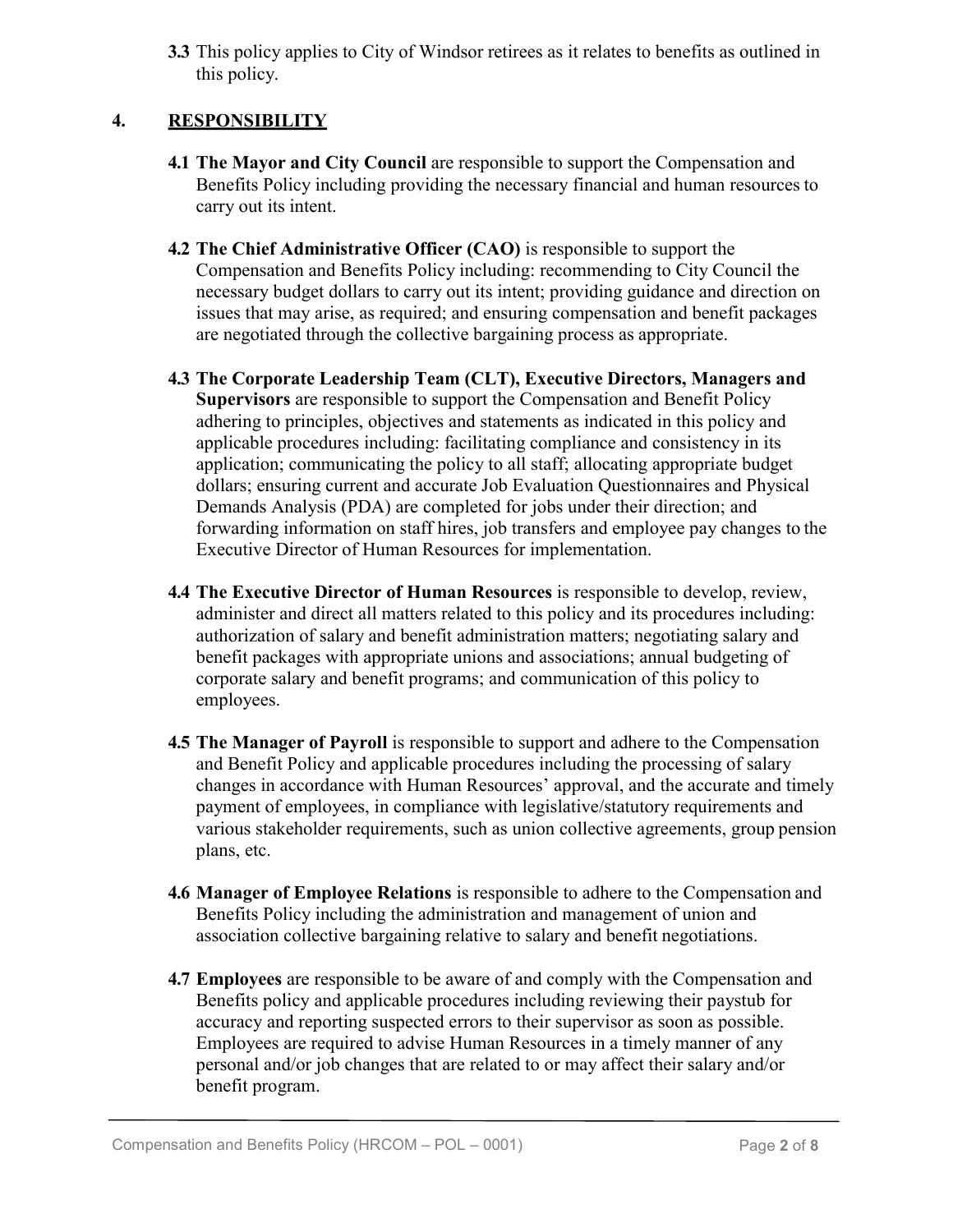#### **5. GOVERNING RULES AND REGULATIONS**

#### **5.1 DEFINITIONS:**

- **5.1.1 Compensation –** for purposes of this policy is any form of monetary remuneration made to an individual for services rendered in the employee/employer relationship. It includes base pay, bonuses, incentives, premiums allowances and other pay differentials.
- **5.1.2 Benefits –** for purposes of this policy are considered to be those plans or programs which are not usually reflected in an individual's pay cheque as direct monetary compensation for work performed or in the case of a retiree, those plans or programs wherein there is no monetary compensation received by the retiree.
- **5.1.3 Position Management**  is the management of jobs and positions within an organization in relation to its workforce and workflow.
- **5.1.4 Acting Assignment**  is any job that a regular full-time or regular part-time employee performs that is other than their normal regular duties of their base job. It is either an established or non-established assignment. Acting Assignments occur when the employee acting is duly qualified and performing the majority or full duties of the position.
- **5.1.5 5% Rule**  Employees who have been approved for acting pay shall have their acting pay calculated utilizing 5% based on their regular full-time or regular part-time position unless otherwise noted in the Acting Assignment Procedure.
- **5.1.6 Secondment**  is an agreed appointment of a regular full-time or regular parttime employee to an external organization involving a different job, or assignment of different duties and responsibilities, for a specified period of time. A secondment differs from an acting assignment as it is external to the Corporation and is an agency board, commission, corporation or other organization with a partnership or stakeholder relationship to the Corporation of the City of Windsor. Secondments are not intended to allow employees to accept external employment while maintaining their City benefits and privileges.
- **5.1.7 Base Job** is the primary or main job the employee holds. It is either one's permanent established job or the permanent established job a displaced employee held at the time they were displaced.
- **5.1.8 Permanent/Established Position**  is a position that forms part of the corporate staff establishment as determined by the City of Windsor'sCouncil approved budget process or by City Council resolution. It is the primary job an employee holds.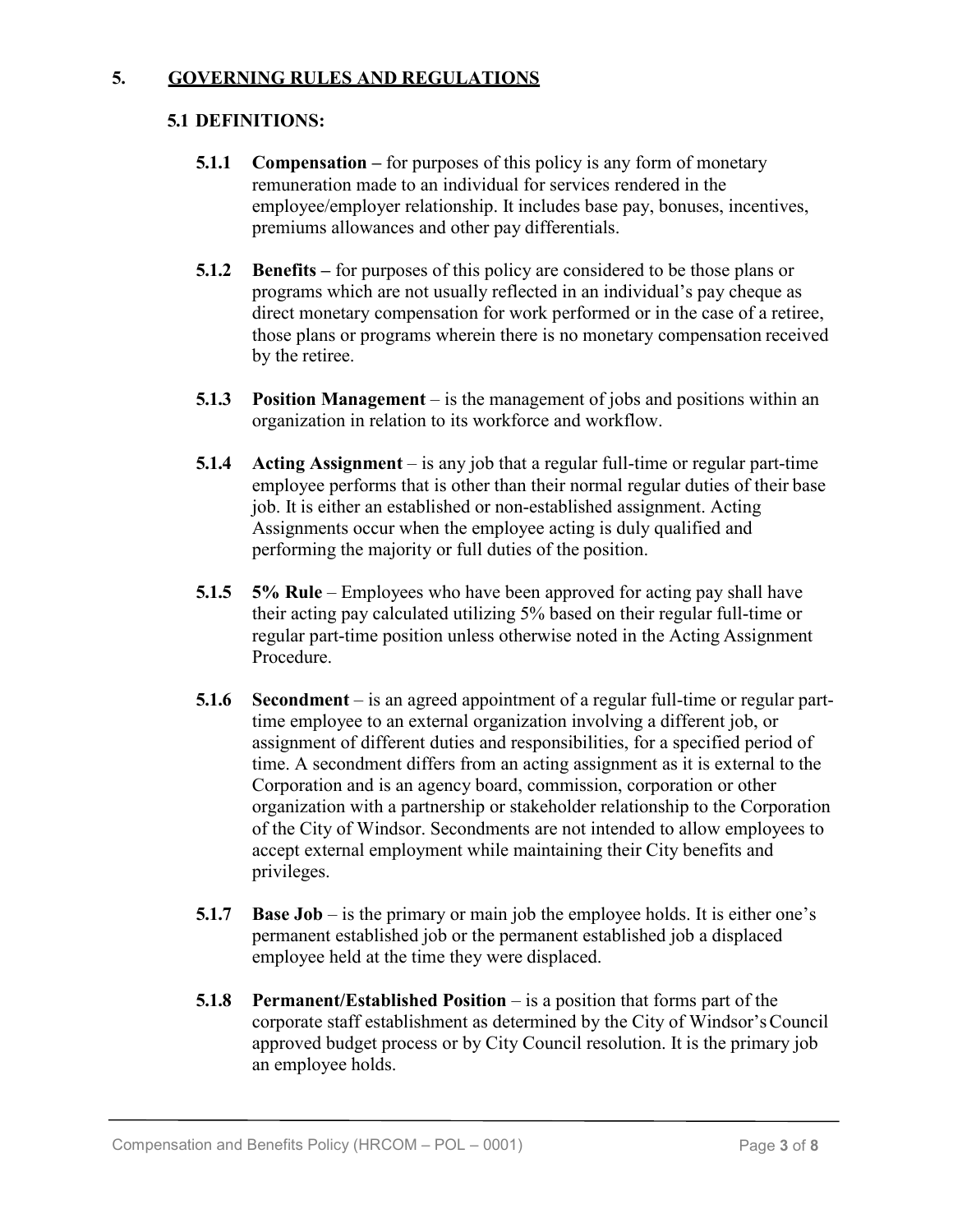- **5.1.9 Non-Established Position**  is a position outside the staff establishment that is of a non-permanent nature. It is an assignment with a start and end date.
- **5.1.10 Job Evaluation** is a process to determine the relative value of jobs within an organization utilizing pre-established criteria as a measurement tool so that jobs can be compared to one another and comply with Pay Equity Legislation.
- **5.1.11 Physical Demands Analysis (PDA)** is a systematic process/procedure to quantify and evaluate all the physical and environmental demand components of all essential and nonessential tasks of a job.

#### **5.2 GENERAL PRINCIPLES, OBJECTIVES AND STATEMENTS**

- **5.2.1** The Corporation seeks external competitiveness in the employment market through compensation and benefit practices that are equitable, transparent, consistent, practical, and in accordance with the legal requirements of the *Employment Standards Act, Pay Equity Act, Canada Revenue Agency (CRA),*  and other applicable legislation.
- **5.2.2** The Corporation is committed to developing and maintaining salary and benefit practices and procedures that provide an effective means of controlling expenditures in being responsive to the changing conditions within our municipality. Staff compensation and benefit programs are influenced by the economic health of the City of Windsor while being competitive to attract and maintain qualified candidates.
- **5.2.3** Compensation and benefit plans/packages shall be negotiated with its respective unions/associations and ratified by City Council. Compensation and benefit plans for Senior Management Team (SMT), Civic Association for Non-Union Employees (CANUE) and non-CANUE members shall be approved by City Council.
- **5.2.4** The Corporation shall follow appropriate collective agreements, the CANUE Terms and Conditions of Employment, Senior Management Team (SMT) Terms and Conditions of Employment and benefit by-laws when implementing salary and benefits involving retirees and active employees. In the absence of specific language procedures shall be developed that address salary and benefit administration.
- **5.2.5** The Compensation and Benefits Policy is applicable to and incorporates procedures in areas such as but not limited to:
	- **5.2.5.1** Salary Administration
	- **5.2.5.2** Benefit Administration
	- **5.2.5.3** Salary progressions (increments)
	- **5.2.5.4** Allowances such as meal, clothing, etc
	- **5.2.5.5** Job Evaluation
	- **5.2.5.6** Red Circling and Pink Circling
	- **5.2.5.7** Market Adjustments
	- **5.2.5.8** Salary Compression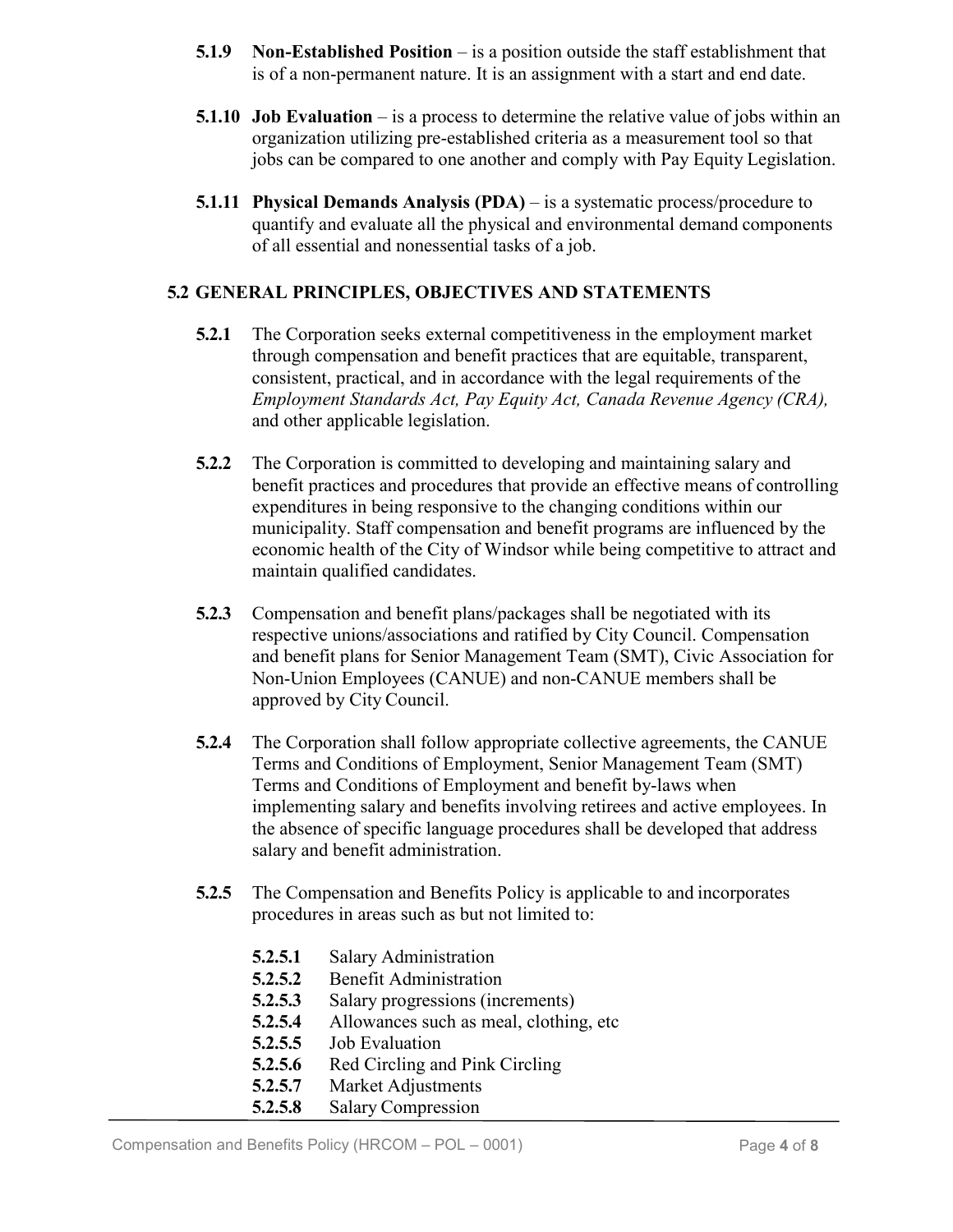- **5.2.5.9** Differential Payment such as overtime, call out, stand-by and other wage differentials
- **5.2.5.10** Acting Assignments
- **5.2.5.11** Secondments
- **5.2.5.12** Pay Method Administration (Payroll input, pay methods, deductions, salary overpayment or underpayment, garnishments, salary advances, etc)
- **5.2.6** Every employee, individual forming an employer/employee relationship with the Corporation or retiree must be enrolled through the Corporation's HR/Payroll system in order to receive monetary remuneration and/or benefits. Employees and individuals forming an employer/employee relationship shall not be paid through the Accounts Payable system.
- **5.2.7** Human Resources must be notified of all employee benefit and compensation related matters involving hires, terminations, job transfers and salary changes or adjustments related to job evaluation, acting assignments, secondments, other job transfers, salary increments, reclassifications and any other pay changes involving compensation or lack of (including non-paid placements, government programs and volunteerism) via the appropriate Human Resources documents. Said matters must be processed and approved by the Human Resources Department prior to implementation and confirmation with the employee/individual.
- **5.2.8** Individuals as noted in Section 3.2 shall receive compensation and benefits as per legislative requirements and only if stipulated through an employment contract or program with the Corporation.
- **5.2.9** Individual salaries and benefits are and should remain confidential and fall under the legislated requirements of the Municipal Freedom of Information and Protection of Personal Privacy Act (MFIPPA).
- **5.2.10** Employees and those as defined in Section 3.2 that fail to comply with this policy may be subject to disciplinary action up to and including termination.

## **5.3 COMPENSATION**

- **5.3.1** Compensation will be established in a manner which is neither discriminatory nor arbitrary. Employees shall be paid a salary commensurate with the duties and responsibilities of the job they occupy. Their wage shall be within the salary range of their job in accordance with the established salary schedule unless otherwise noted through Section 3.2.
- **5.3.2** A Salary Compression Procedure shall be developed by the Executive Director of Human Resources and approved by the Chief Administrative Officer to identify when there is a less than the targeted percentage differential between the annual salary range maximum of a subordinate and the annual salary range maximum of their direct supervisor/manager. Salary compression premiums will be applied to those jobs wherein a salary compression issue is found to exist. Overtime is not considered when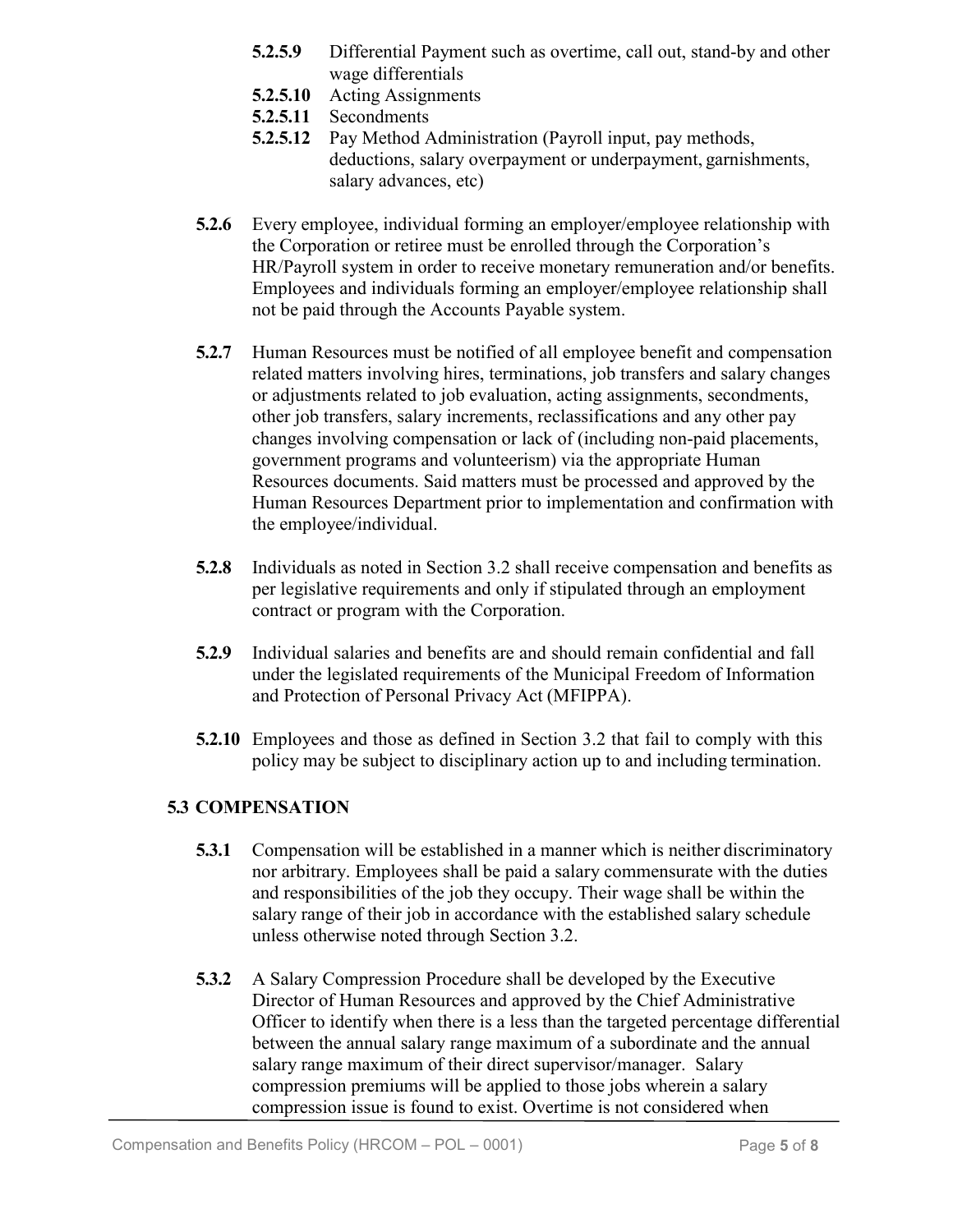applying salary compression. Salary compression adjustments shall be reported annually to City Council.

- **5.3.3** The Corporation will conduct a Salary Market Comparison in accordance with the CANUE Terms and Conditions of Employment and SMT Terms and Conditions of Employment.
- **5.3.4** The Corporation seeks to ensure that employees are paid in a consistent manner for various expenses, such as meal allowances, incurred while working. Employees shall be eligible to be reimbursed as outlined in union collective agreements, CANUE Terms & Conditions of Employment, SMT Terms and Conditions of Employment, and/or corporate procedures.
- **5.3.5** The Corporation shall acknowledge competent job performance by periodic and reasonable pay increases, where applicable. Union collective agreements, the CANUE Terms and Conditions of Employment, SMT Terms and Conditions of Employment and corporate procedures shall establish eligibility criteria, incremental levels, and implementation timeframes and method. The corporate performance appraisal system shall be used as a method to support salary changes related to performance.
- **5.3.6** The Corporation recognizes it is important to foster a work environment in which employees support each other and development opportunities exist as part of sound career and succession planning. Employees will be requested or afforded the opportunity to fulfill the duties and responsibilities of a job other than their base job, on a temporary basis, through acting assignments and secondments.
- **5.3.7** Acting Assignment Procedures shall emphasize that Acting Pay is not automatic and must be approved prior to commencement by the hiring Manager and/or Executive Director, and/or Corporate Team Leader (or designate), the Executive Director of Human Resources and in certain circumstances, the Chief Administrative Officer (CAO). Procedures shall outline the 5% Rule, different scenarios and accompanying rules that must be considered when remunerating employees given certain circumstances.
- **5.3.8** The Corporation recognizes that employees may be required to work beyond their regular hours of work. Procedures shall apply a fair and consistent approach in defining and compensating overtime for non-union employees and other staff where language is absent in respective collective agreements or terms and conditions of employment.
- **5.3.9** The Corporation is committed to the fair treatment of its employees whose jobs are affected by change initiatives such as departmental or corporate reorganizations, technological change, process reviews, downsizing, alternative work arrangements, fiscal restraint or any other reason that results in significant alterations to the job content. A Facilitating Change Procedure shall acknowledge that while the Corporation cannot guarantee employment, it seeks to work constructively with its employees to introduce change in a positive manner and through a consistent process. The philosophy of selecting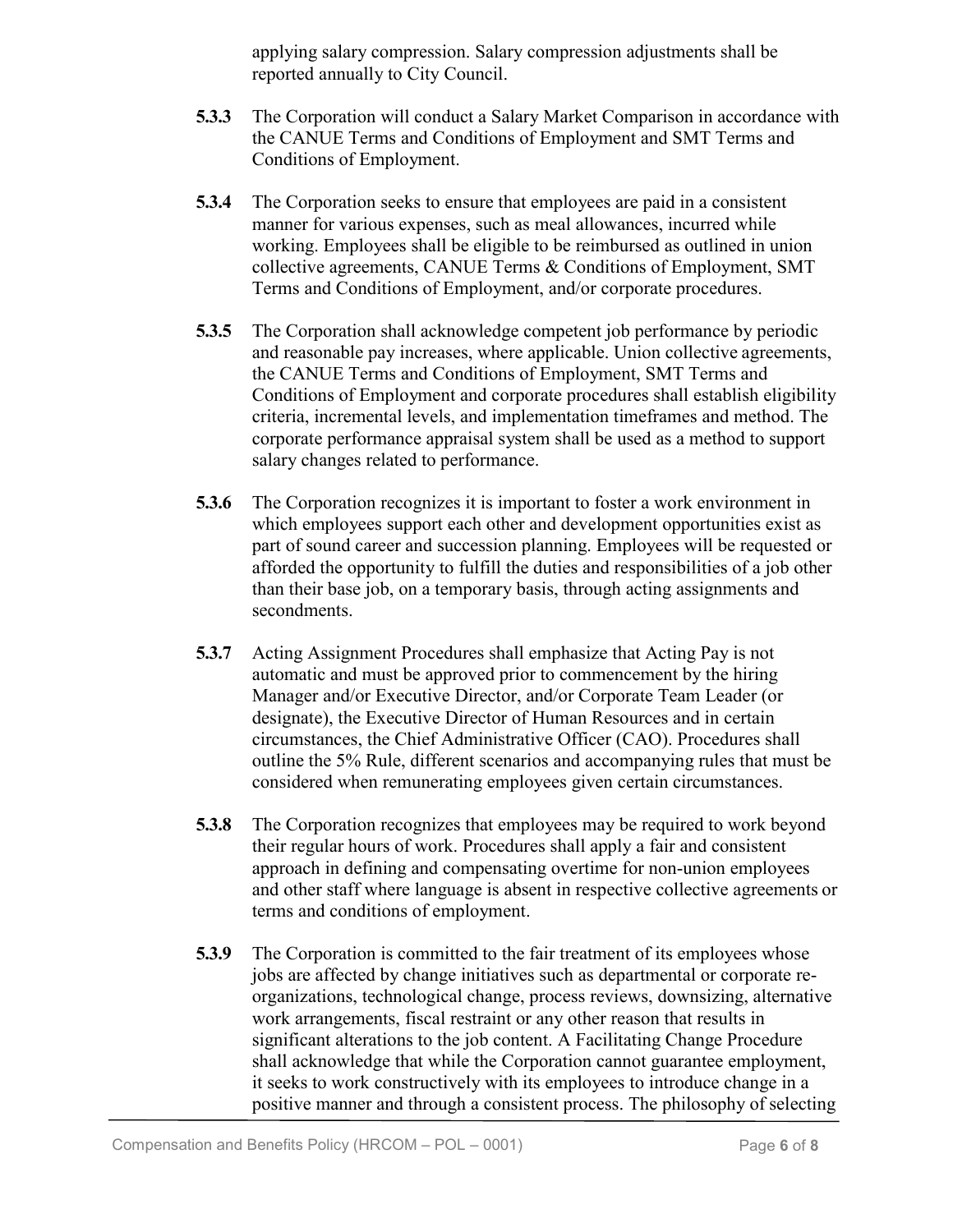the best overall candidate for a vacant position and the ability of employees to have equal opportunity to apply and qualify for such positions shall be maintained. In the event of downsizing, displaced employees will be entitled to a reasonable training period.

**5.3.10** A Facilitating Change Procedure will strive to protect the wages of those whose duties are significantly reduced by change initiatives and will be evaluated by the NUJE committee. Where the pay rate is reduced, the incumbent's salary (twelve years of service or less) will be red-circled for one year from the effective date of the re-evaluation, at which point it will revert to the top of the lower salary range. If the incumbent has thirteen years of service or more, he/she will receive one extra month of red circling protection for each full year of service beyond the twelve years to a maximum of twentyfour months for twenty-four years of service and then following this time fram revert to the top of the lower salary range.

#### **5.4 POSITION MANAGEMENT**

- **5.4.1** Position Management is essential to workflow as it defines the reporting hierarchy which in turn forms the basis for corporate governance. The Corporation shall establish a framework for the management of jobs through a Human Resources Management System (HRMS) that establishes a relationship between the corporate organizational structure, jobs (inclusive of their creation), positions, wages, and employees with all of their associated characteristics.
- **5.4.2** The Corporation shall develop and maintain a compensation structure for each union/association, CANUE, SMT, Non CANUE, and any other corporate job utilizing job evaluation results, union collective agreements or terms and conditions of employment. Every job within the Corporation shall be assigned a Grade (Classification) and consequently a salary range unless there is a separate CAO approved employment contract. Salary schedules outlining salary ranges shall be utilized as the method to maintain structure and convey information to employees and other stakeholders. Salaries for employees under Section 3.2 shall be defined as per the employment contract, program, or agreement.
- **5.4.3** Jobs shall be evaluated using a consistent and approved Job Evaluation Program. Gender neutral job evaluation programs and pay equity plans have been established and maintained, where applicable, to measure the value of new and existing jobs. When a new position is created, it will be evaluated by the NUJE committee.
- **5.4.4** Each job (all regular full-time, regular part-time and certain temporary jobs) shall have a Physical Demands Analysis (PDA) completed in accordance with approved procedures.
- **5.4.5** The Corporation believes that employees should not hold concurrent Corporate jobs. The following employees are exempt from this ruling: